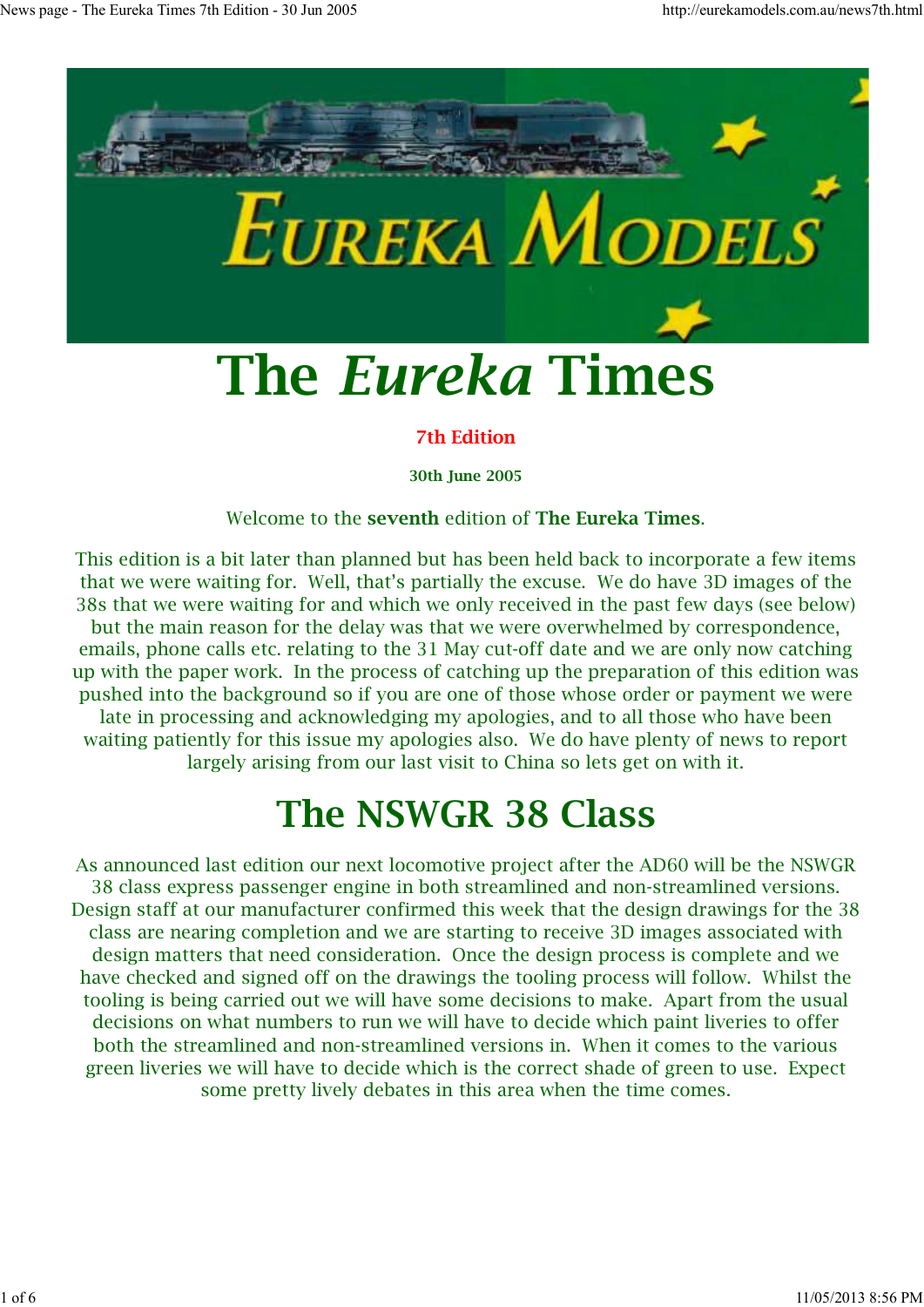

Manufacturer's rendering of non-streamlined 38 class model

#### **The 38 Class Project Official Launch**

Last edition we also announced that Eureka Models would be hiring 3801 for the day on the 21st of August to re-enact the Newcastle Flyer. It was intended that this would provide a fitting occasion to officially launch our 38 class project and in the process by asking all participants on the day to donate \$30 to 3801 Limited, raise the necessary funds to pay for a currently being undertaken feasibility study into the provision of a spare boiler for 3801.

 Usually *Eureka* Models does not announce a project until the design process is complete., which as mentioned above in the case of the 38 class, will not be for another four to six weeks. However, it was decided in this instance to announce the 38 class project early in order to allow about three months which was considered to be sufficient time to fill the train for the Newcastle trip. As it turned out we need not have worried as the train was booked out in five days.

 To those who missed out my apologies, we were just overwhelmed by the response. To those who will be joining us on the trip my thanks, I am sure that it will be an enjoyable day and 3801 Limited is expected to benefit to the tune of around 15 to 20,000 dollars as a result.

#### **Numbers and Paint Schemes**

Final decisions on numbers and paint liveries for the 38 class are at least six months away. However, we will be offering the following numbers: 3801, 3803, 3805, 3813, 3820, 3827 and 3830 as well as at least three other numbers. We are considering offering a number of paint liveries including two shades of green to represent the "in service" shade and a "preserved" shade of green. We haven't had any discussions on what shade of black to use yet but I half expect some argument on that score before too long. Any petitions in favour of a particular number will be considered and we may print the best arguments supporting particular numbers in a future newsletter. We will offer reasons why we have chosen the above numbers at some stage although some numbers are obvious choices.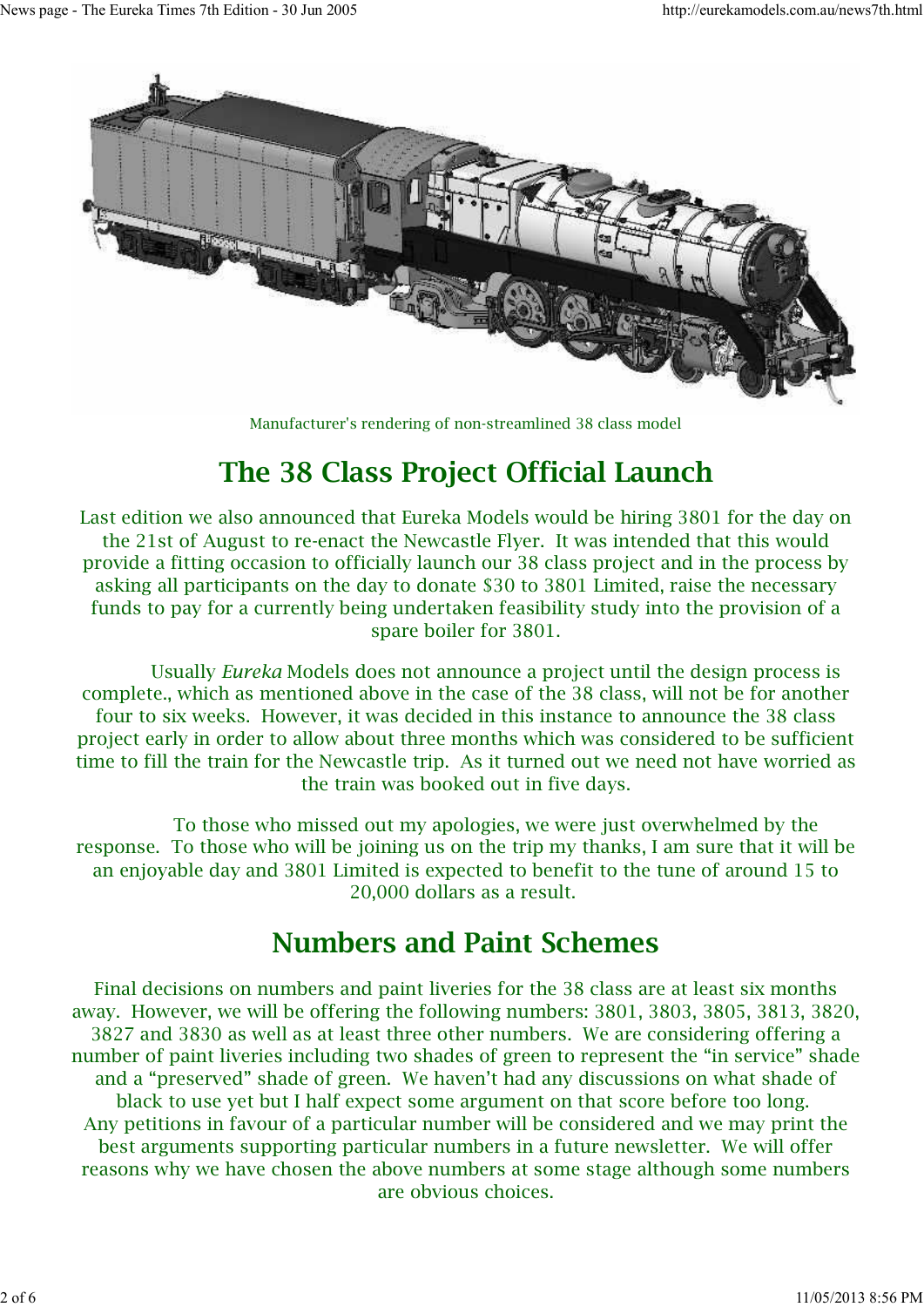

The accompanying 3D images are generated as part of the design process. There will no doubt be issues still to be resolved when we receive the full set of design drawings in the next few weeks

### **CURRENT STATUS of our other PROJECTS**



*Eureka* 620 set painted in original Tuscan running on *Werris Creek* Photo by Ian Dunn **THE 620/720 2 car Diesels:** We now have completed sets of the 620/720s which include all details and are in full running order. These units have now been extensively tested having spent three days at the Epping Exhibition in service on "*Gunning*". They have proved to be excellent performers and are whisper quiet which will be good for those who chose the sound option. Other test units have been painted in the five liveries to be offered and have been returned to the manufacturer for the preparation of paint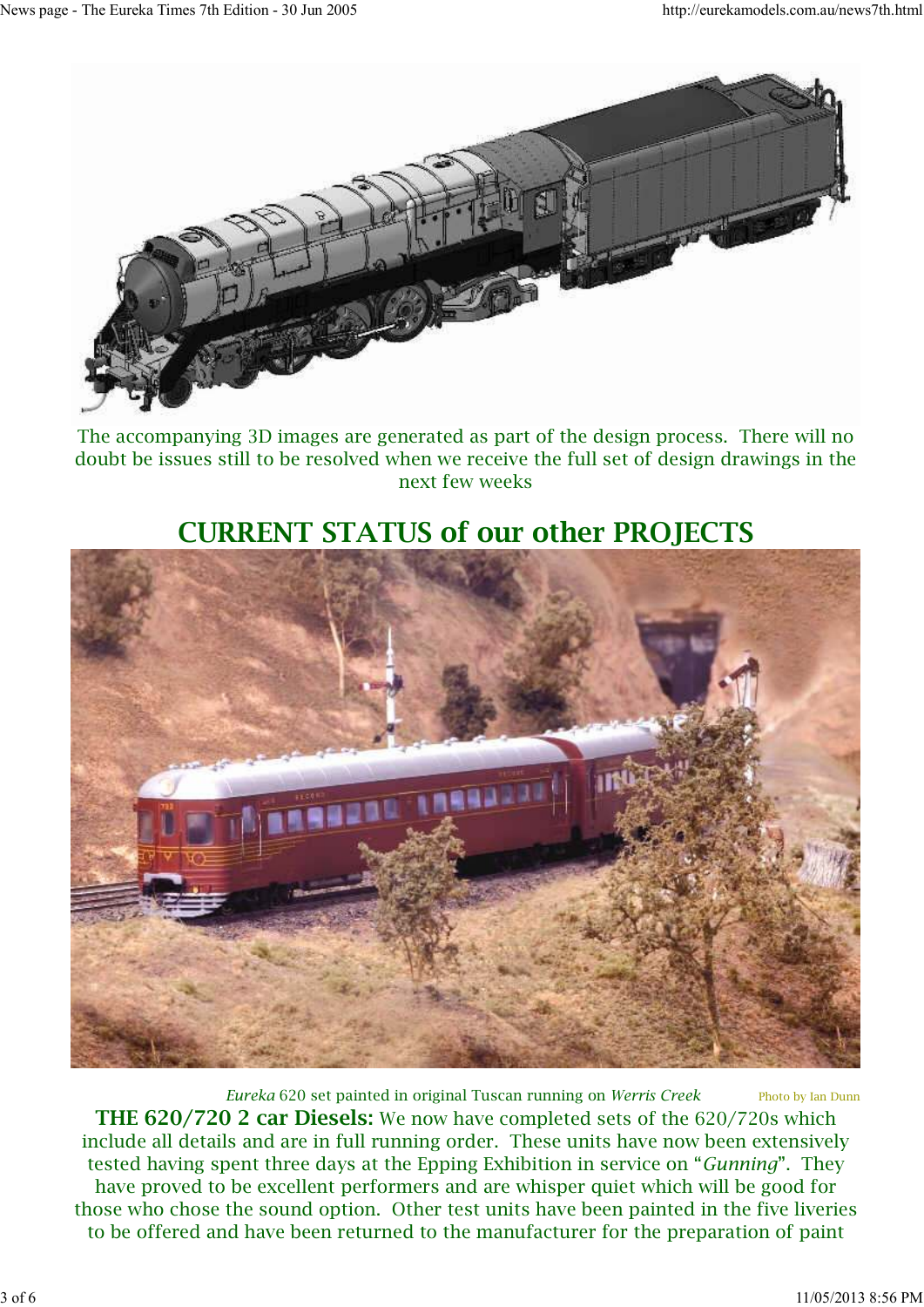masks. The sound files are now complete and are in the hands of the manufacturer for testing. I hope to be able to put these up on our web site shortly for everyone to check out. The required pcbs for the rail motors are currently being manufactured and when all these activities come together production of the units will be carried out. One delaying factor has been the need to get the light housing shape correct. This has involved some re-tooling and this is now being finalised. (Next issue we might show a little bit more about just what is involved in such a process). We expect to have a firm production date within two weeks but we suspect that September delivery date is now likely.

A history of the prototype 620/720 class 2 car Diesel trains has been prepared by Ian Dunn and can be found on the 620 page..

We have more or less decided on the numbers and colour schemes in which the 620s will be available:



Photo by Ian Dunn

|                  | Scheme 1 Tuscan Red Early Period 1961 - c1965 621/721 |                                 |  |
|------------------|-------------------------------------------------------|---------------------------------|--|
|                  | Scheme 2 Tuscan Red Late Period                       | 1965 - c1975 623/723<br>624/724 |  |
|                  | Scheme 3 Indian Red                                   | $c1975 - c1982$ 622/722         |  |
| Scheme 4 Reverse |                                                       | $1980 - c1985$ 625/725          |  |
| Scheme 5 Candy   |                                                       | 1982 - c1995 626/726            |  |

We are about to confirm production numbers with the manufacturer. All persons with 620/720 rail motors on order are invited to advise their final preferences for colour scheme and number (where applicable) to be certain of receiving your livery of choice.

**THE AD60:** The factory confirmed this week that they have test shots for some of the cavities (sprues) for the AD60. They are waiting for a few more and will then send them to us. They expect to do this within a week.

Announcement of additional numbers for the AD60 has been held over to the next newsletter. There will be four numbers in addition to the four of the preserved engines already announced

#### **A Note About Weathering**

Weathering, particularly when associated with a heavy freight engine such as the AD60 is very much an "in the eye of the beholder" affair. My mental image of a Garratt is one of an all over rust brown engine. Others may think of a western engine with heavy white salt stains. Whichever image you conjure up it will almost certainly be different from mine. As a result any attempt to supply heavily weathered models will be unlikely to please most modellers so our approach to weathering will be to apply a light dusting only to give an impression that the locomotive or rail motor has been in service just long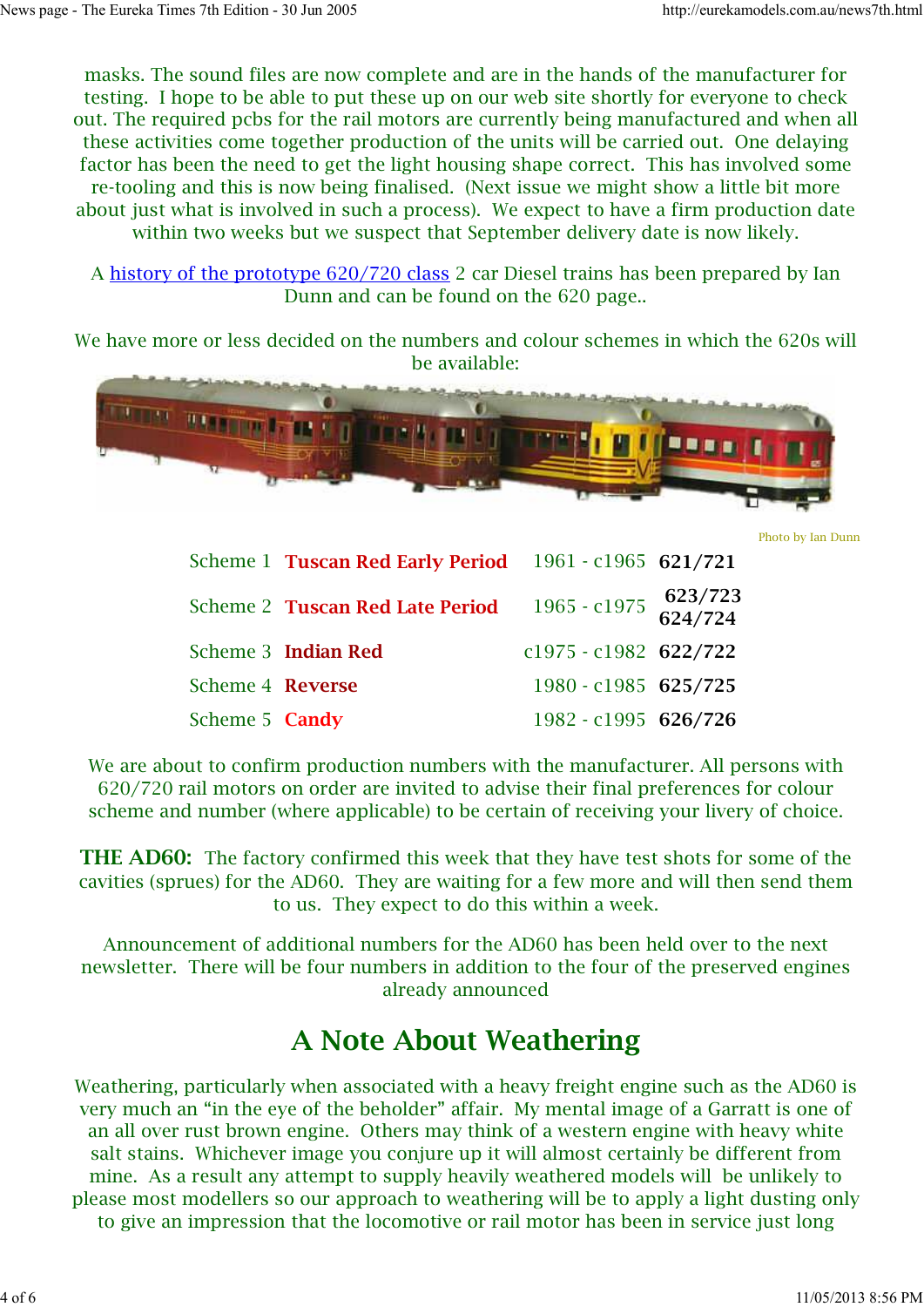enough to collect a coating of dust. Rail motors were washed regularly and would not have become badly weathered in any case unlike the goods engines.

When we receive factory painted samples we will produce a weathered sample for the factory and will put photos up on the web site.

#### **Shanghai and the Model Concession Area**



Whilst looking for the Bachmann offices in Shanghai, a city not known for its English language friendliness, myself and John Eassie, the proprietor of Austrains were considerably aided in our search by the accompanying street sign.

The history of Shanghai involves what were known as "concession areas". Maybe the modern incantation of this will be areas devoted to particular activities such as model building in this case

#### **ROLLING STOCK DEVELOPMENTS**

For over twelve months now we here at *Eureka* have been searching for ways of bringing to the Australian modeller quality rolling stock at an affordable price. The challenge has been to over-come the small production runs that arise from the small size of the hobby

in this country. This search has led us to the doors of a new manufacturer located in India. This manufacturer has a background in the production of museum models and is seeking to expand into the RTR injection moulded plastic field. To test the capabilities of this manufacturer *Eureka* has been working on the production of a NSWGR "D" wagon.



Test shot of proposed *Eureka* NSWGR D wagon

This is very much a test project which if successful could lead to the production of further models. The Indian manufacturers have set themselves very high standards and at this stage it has to said that they have come a long way with the latest production samples exhibiting a very high level of detail and accuracy.

There are still issues to be resolved but the project is getting close to the point where a decision on whether or not to proceed to commercial production is possible. The next newsletter should contain further details.